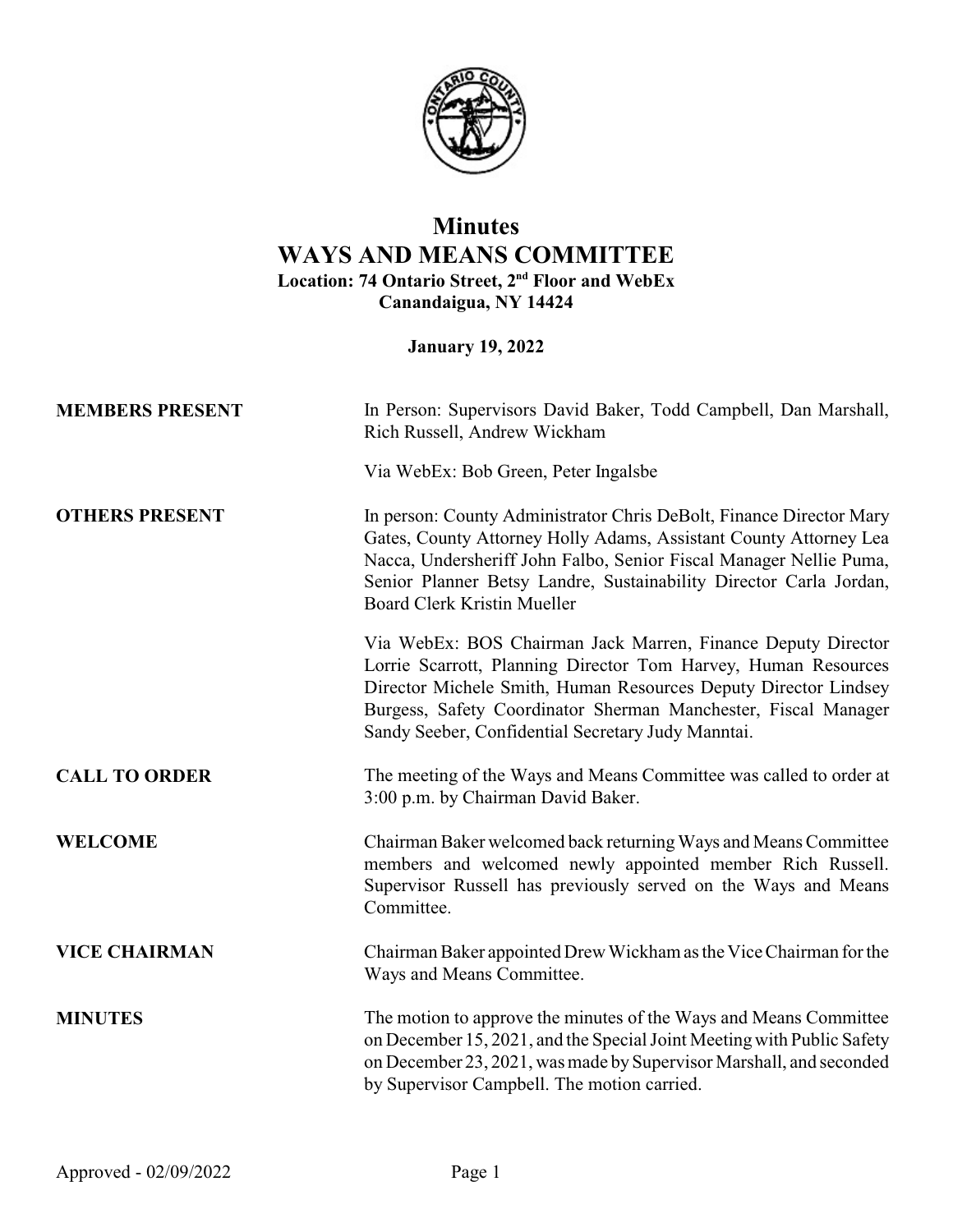| <b>PUBLIC WORKS</b>  | Nellie Puma, Senior Fiscal Manager for Public Works, presented the<br>following three resolutions for Public Works.                                                                                                                                                                                                         |
|----------------------|-----------------------------------------------------------------------------------------------------------------------------------------------------------------------------------------------------------------------------------------------------------------------------------------------------------------------------|
|                      | <b>Resolution:</b> Capital Project No. H064-19, Pump Station 1W<br>$\bullet$<br>Improvements: Award Contracts for General, Electrical, and<br>Heating & Ventilating Construction (B21088) and Rejection of Bid<br>for Plumbing Construction (B21088) and Award Contract<br><b>Amendment for Construction Phase Services</b> |
|                      | Supervisor Wickham made the motion to approve the resolution.<br>Supervisor Ingalsbe seconded the motion. The motion carried.                                                                                                                                                                                               |
|                      | <b>Resolution:</b> Capital Project No. H022-15, Hopewell Complex<br>$\bullet$<br>Improvements: Budget Amendment - Department of Public Works                                                                                                                                                                                |
|                      | Supervisor Campbell made the motion to approve the resolution.<br>Supervisor Russell seconded the motion. The motion carried.                                                                                                                                                                                               |
|                      | Resolution: Capital Project No. H069-20, Replacement of Tileyard<br>٠<br>Road Bridge: Acceptance of Supplemental Agreement #2 to New<br>York State Revenue Contract - Department of Public Works                                                                                                                            |
|                      | Supervisor Ingalsbe made the motion to approve the resolution.<br>Supervisor Campbell seconded the motion. The motion carried.                                                                                                                                                                                              |
| <b>PUBLIC SAFETY</b> | Undersheriff Falbo presented the following three items for approval.                                                                                                                                                                                                                                                        |
|                      | Supervisor Green made the motion to consider the following three items<br>for approval as a block.                                                                                                                                                                                                                          |
|                      | <b>Resolution:</b> Authorization to Extend Grant Funding for New York<br>$\bullet$<br>State FY18 State Law Enforcement Terrorism Prevention Program<br>Grant from Department of Homeland Security Emergency Services                                                                                                        |
|                      | <b>Resolution:</b> Authorization to Accept Funding from New York State<br>Division of Homeland Security and Emergency Services (CFDA $\sim$<br>97.067)                                                                                                                                                                      |
|                      | Budget Transfer - OCSO Covid Expenses (\$30,000)                                                                                                                                                                                                                                                                            |
|                      | Supervisor Campbell seconded the motion. The motion carried.                                                                                                                                                                                                                                                                |
|                      | Fiscal Manager Kathleen Meyers presented the following two<br>resolutions on behalf the District Attorney's Office.                                                                                                                                                                                                         |
|                      | Supervisor Russell made the motion to consider the following two<br>resolutions for approval as a block.                                                                                                                                                                                                                    |
|                      | <b>Resolution:</b> Authorization to Accept SFY 2021-2022 Victim and<br>Witness Assistance Program Grant - District Attorney's Office                                                                                                                                                                                        |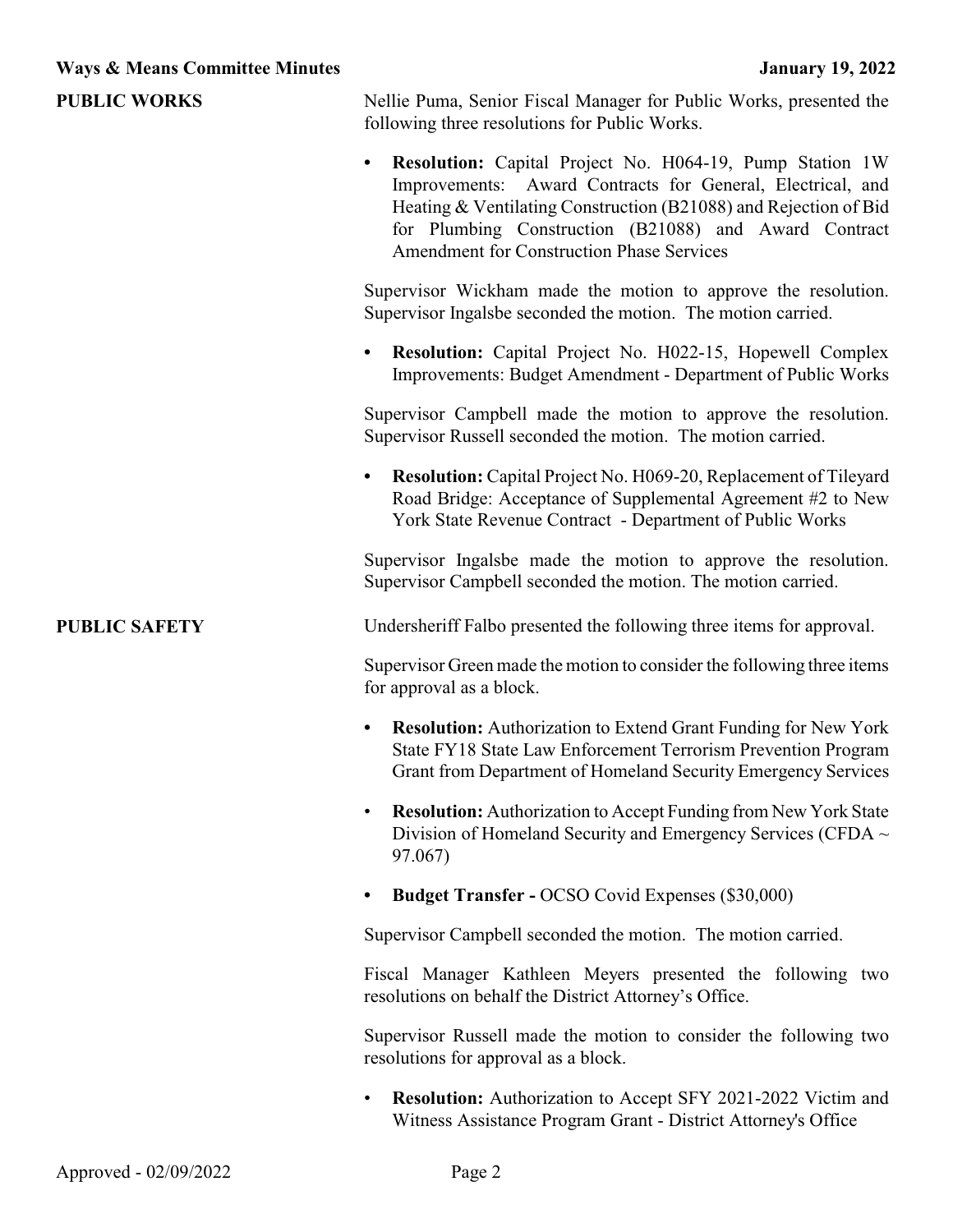• **Resolution:** Authorization to Accept FY2022 Crimes Against Revenue Program Grant from New York State Division of Criminal Justice Services

Supervisor Green seconded the motion. The motion carried.

Director of Emergency Management Jeff Harloff presented the following three resolutions for approval.

Supervisor Green made the motion to consider the following three resolutions for approval as a block.

- **• Resolution:** Extension of Grant from Emergency Management Preparedness Grant Covid-19 Supplemental Grant Program  $(EMPG-S FY20 ~ CFDA # 97.042)$  Ontario County Emergency Management Office
- **Resolution:** Authorization to Extend Grant Funding for FY17 State Homeland Security Program (SHSP FY17  $\sim$  CFDA # 97.067) -Office of Emergency Management
- **Resolution:** Extension of FY18 State Homeland Security Program (SHSP) Grant Program - Office of Emergency Management

Supervisor Marshall seconded the motion. The motion carried.

Probation Director Jeff Rougeux presented the following resolution for approval.

**Resolution:** Authorization to Accept SFY2021-2022 Ignition Interlock Device Monitoring Program Grant From New York State Division of Criminal Justice Services Office of Probation and Correctional Alternatives

Supervisor Campbell made the motion to approve the resolution. Supervisor Ingalsbe seconded the motion. The motion carried.

Senior Planner Maria Rudzinski presented the following resolution for approval.

**Resolution:** Authorization to Accept the NYS Empire State Development Incentive Proposal to Prepare the Manchester Yard Master Site Plan Redevelopment Strategy- Phase III with an Empire State Development Strategic Planning and Feasibility Studies Program Grant

It was noted that the blanks in the original resolution submitted to the Committee have been completed with the information verbally reported to the Committee byMaria. The resolution in its final form will go to the Board of Supervisors for consideration.

## **PLANNING & ENVIRONMENTAL QUALITY**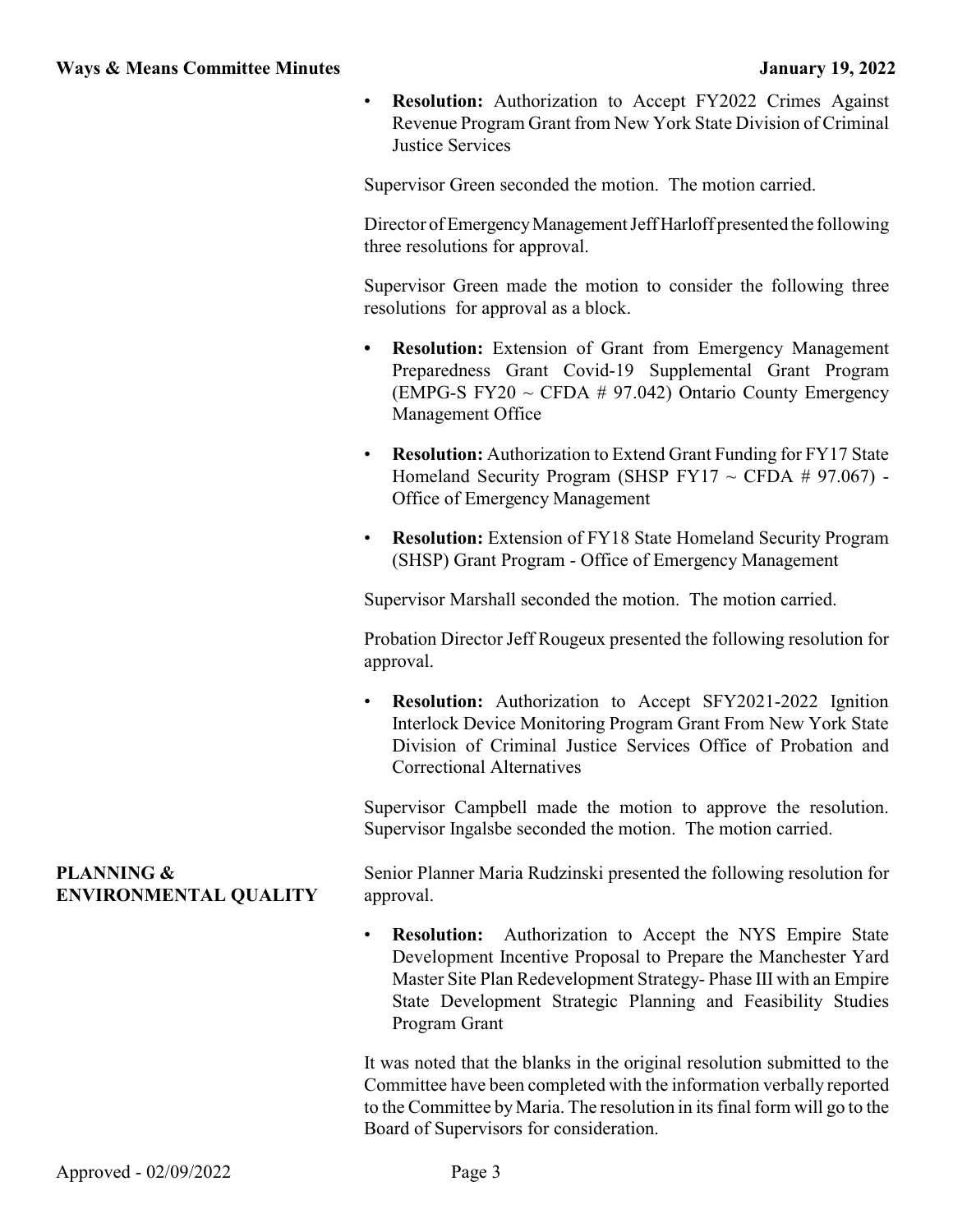Supervisor Wickham made the motion to approve the resolution. Supervisor Russell seconded the motion. The motion carried.

Planning Director Tom Harvey presented the following two resolutions for approval.

**Resolution:** Capital Project No. H068-20, FLCC Nursing Expansion Capital Project: Authorization to Amend Contract With SJB Services, Inc. for Material Testing Services Related to Construction

Mr. Harvey noted a change to the resolution's budget table to reflect the \$630 change order for the electrician which was signed between the time the resolution was written and today's meeting. The revised resolution was emailed to the Committee.

Supervisor Wickham made the motion to approve the resolution with the noted changes. Supervisor Campbell seconded the motion. The motion carried.

• **Resolution:** Establish Capital Project H081-22 as the 2021 FLCC Maintenance Capital Project and Appropriate Fund Balance

Supervisor Russell made the motion to approve the resolution. Supervisor Green seconded the motion. The motion carried.

Senior Planner Betsy Landre presented the following resolution for approval. (A revised version of the resolution was emailed to the Committee just prior to the meeting.)

• **Resolution:** Capital Project No. H066-20: Authorization to Accept Statewide InteroperableCommunications Formula Grant FY20 from NYS Division of Homeland Security and Emergency Services and Budget Transfer

Supervisor Campbell made the motion to approve the revised resolution. Supervisor Green seconded the motion. The motion carried.

**HUMAN RESOURCES** Safety Coordinator Sherman Manchester presented the 2021 year end Safety Report for consideration.

> Supervisor Russell made the motion to accept the report. Supervisor Campbell seconded the motion. The motion carried.

> Human Resources Director Michele Smith presented the following seven resolutions for approval.

**• Resolution:** Creation of Compliance Investigator Position

Supervisor Ingalsbe made the motion to approve the resolution. Supervisor Wickham seconded the motion. The motion carried.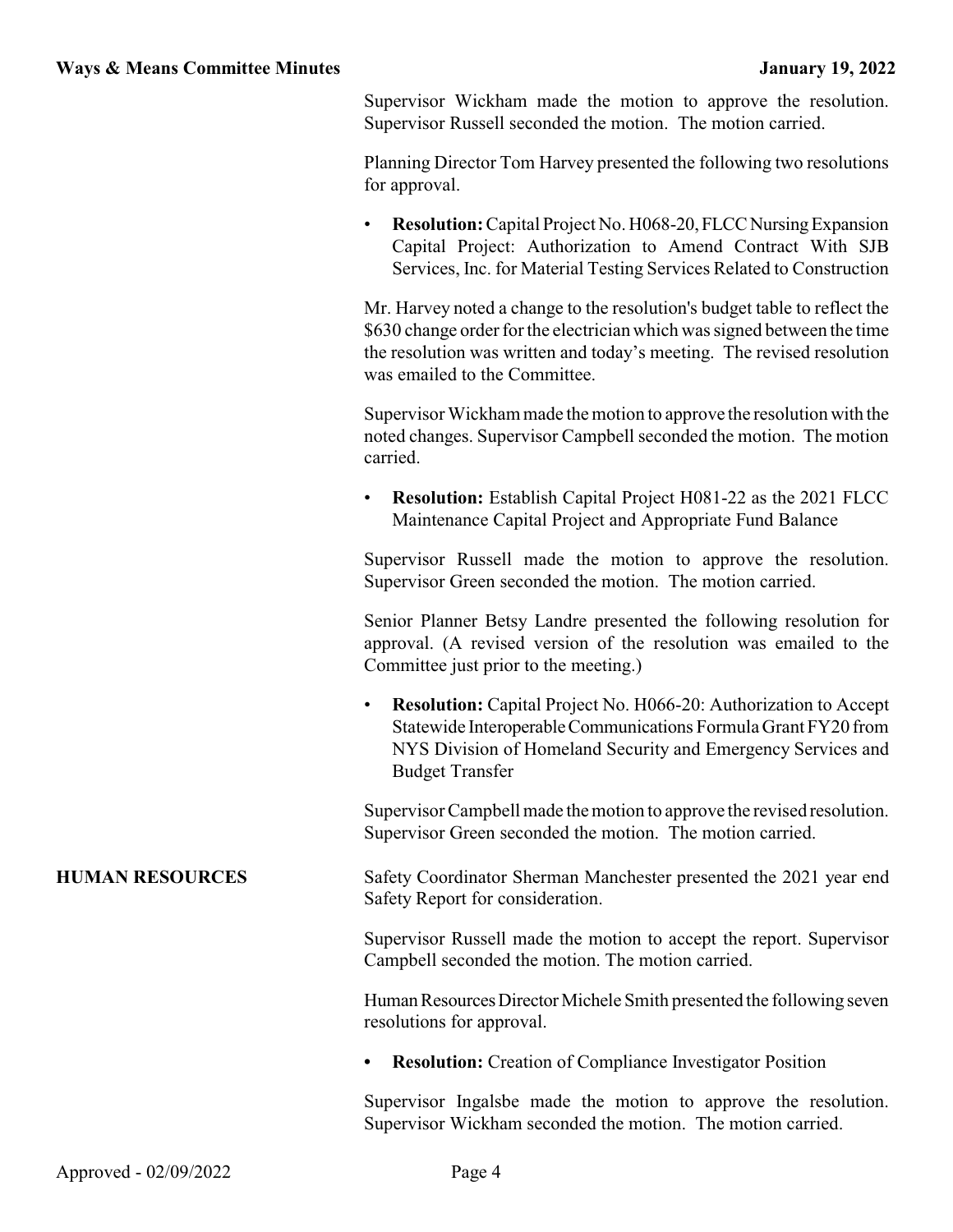• **Resolution:**Creation of Positions - Social Welfare Examiner (DBL)

Supervisor Campbell made the motion to approve the resolution. Supervisor Wickham seconded the motion. The motion carried.

**• Resolution:** Create Specialist, Services for the Aging Position and Abolish Human Services Worker Position

Supervisor Marshall made the motion to approve the resolution. Supervisor Wickham seconded the motion. The motion carried.

**Resolution:** Creation of Psychiatrist Position

Supervisor Campbell made the motion to approve the resolution. Supervisor Ingalsbe seconded the motion. The motion carried.

Supervisor Wickham made the motion to consider the following two resolutions as a block.

- **Resolution:** Memorandum of Agreement No. 1-2022 Ontario County General Unit, C.S.E.A. (Exclude Psychiatrist from Bargaining Unit)
- **Resolution:** Memorandum of Agreement No. 2-2022 Ontario County General Unit, C.S.E.A. (Reallocate Sustainability Assistant Position)

Supervisor Ingalsbe seconded the motion. The motion carried.

• **Resolution:** Salary Adjustment - Kaitlynn McCumiskey

Supervisor Campbell made the motion to approve the resolution. Supervisor Wickham seconded the motion. The motion carried.

Finance Director Mary Gates presented a memo listing the 2021 yearend budget transfers that have been made in accordance with the 2021 Budget Transfer Policy.

The list of budget transfers was approved by general consent.

**• Resolution:** 2022 Budget Transfer Policy

Consideration of the 2022 Budget Transfer Policy was postponed until the next meeting. Per request of the Committee, policies regarding the deadline for purchase of equipment in excess of \$2,500 are to be reviewed with the County Administrator, Director of Finance, and Department Heads as needed with consideration given to the language of previous policies. (Possible deadlines to consider: Capital purchase - 6/30; equipment over \$2,500, but not capital purchase - 10/30)

## **WAYS & MEANS STANDING COMMITTEE**